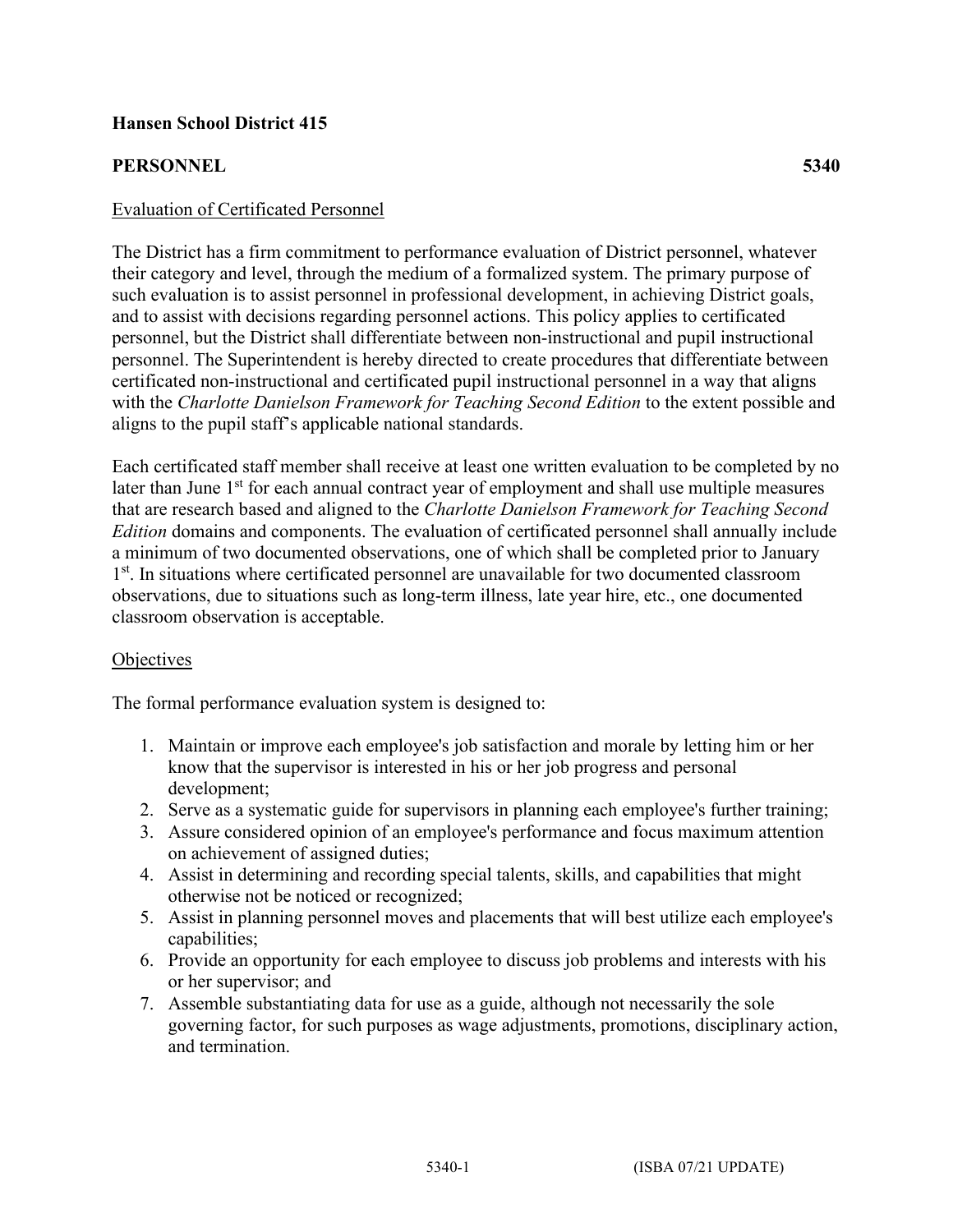# **Responsibility**

The Superintendent or his or her designee shall have the overall responsibility for the administration and monitoring of the Performance Evaluation Program and will ensure the fairness and efficiency of its execution, including:

- 1. Distributing proper evaluation forms in a timely manner;
- 2. Ensuring completed evaluations are returned for filing by a specified date;
- 3. Reviewing evaluations for completeness;
- 4. Identifying discrepancies;
- 5. Ensuring proper safeguards and filing of completed evaluations;
- 6. Creating and implementing a plan for ongoing training for evaluators and certificated personnel on the District's evaluation standards, forms, and processes and a plan for collecting and using data gathered from evaluations;
- 7. Creating a plan for ongoing review of the District's Performance Evaluation Program that includes stakeholder input from teachers, Board Members, administrators, parents/guardians, and other interested parties;
- 8. Creating a procedure for remediation for employees that receive evaluations indicating that remediation would be an appropriate course of action; and
- 9. Creating an individualized evaluation rating system for how evaluations will be used to identify proficiency and record growth over time with a minimum of four rankings used to differentiate performance of certificate holders including: unsatisfactory being equal to a rating of 1; basic being equal to a rating of 2; proficient being equal to a rating of 3; and distinguished being equal to a rating of 4.

The Immediate Supervisor is the employee's evaluator and is responsible for:

- 1. Continuously observing and evaluating an employee's job performance including a minimum of two documented observations annually for certificated personnel, one of which shall be completed prior to January  $1<sup>st</sup>$  of each year;
- 2. Holding periodic counseling sessions with each employee to discuss job performance;
- 3. Completing Performance Evaluations as required; and

The individuals assigned this responsibility shall have received training in conducting evaluations based on the statewide framework for evaluations within the immediate previous five years of conducting any evaluations.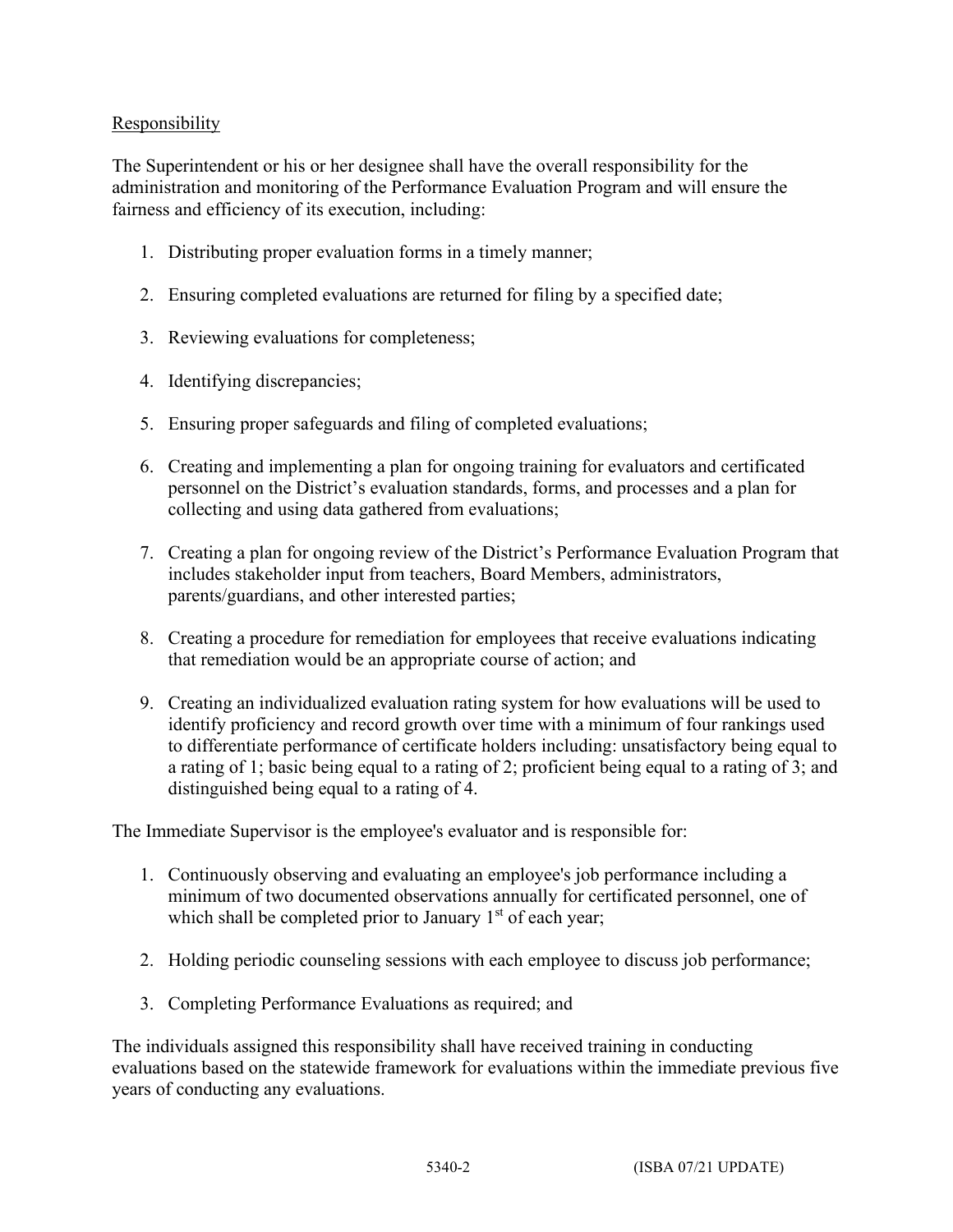## Written Evaluation

A written summative evaluation will be completed for each certificated employee by June  $1<sup>st</sup>$ . A copy will be given to the employee. The original will be retained by the Immediate Supervisor. The evaluation should be reviewed annually and revised as necessary to indicate any significant changes in duties or responsibilities. The evaluation is designed to increase planning and relate performance to assigned responsibilities through joint understanding between the evaluator and the employee as to the job description and major performance objectives.

The written evaluation will identify the sources of data used in conducting the evaluation. Aggregate data shall be considered as part of the District and individual school needs assessment in determining professional development offerings.

### Evaluation Measures

**Observations**: Periodic classroom observations will be included in the evaluation process with a minimum of two documented observations annually for certificated personnel, one of which shall be completed prior to January  $1<sup>st</sup>$ . In situations where certificated personnel are unavailable for two documented classroom observations, due to situations such as long-term illness, late year hire, etc., one documented classroom observation is acceptable.

**Professional Practice**: A majority of the evaluation of certificated personnel will be comprised of Professional Practice based on the *Charlotte Danielson Framework for Teaching Second Edition*. The evaluation will include at least one of the following as a measure to inform the Professional Practice portion: input received from parents/guardians, input received from students, and/or portfolios. The District has chosen input received from students as its measure(s) to inform the Professional Practice portion. The Board shall determine the manner and weight of parental input, student input, and/or portfolios on the evaluation.

**Student Achievement**: Instructional staff evaluation ratings must, in part, be based on measurable student achievement as defined in Section 33-1001, Idaho Code, applicable to the subjects and grade ranges taught by the instructional staff. All other certificated staff evaluations must include measurable student achievement or student success indicators as applicable to the position. This portion of the evaluation may be calculated using current and/or the immediate past year's data and may use one or both years' data. Growth in student achievement may be considered as an optional measure for all other school-based and District-based staff, as determined by the Board.

**Charlotte Danielson Framework**: The evaluation will be aligned with minimum State standards and based upon the *Charlotte Danielson Framework for Teaching Second Edition* and will include, at a minimum, the following general criteria upon which the Professional Practice portion will be based. Individual domain and component ratings must be determined based on a combination of professional practice and student achievement as specified above. Individuals who hold a Professional or Advanced Professional Endorsement will be annually evaluated in at least two domains, including **Domain 2 or Domain 3**. Whether the District evaluates on only two domains or all domains is left to the discretion of the individual principal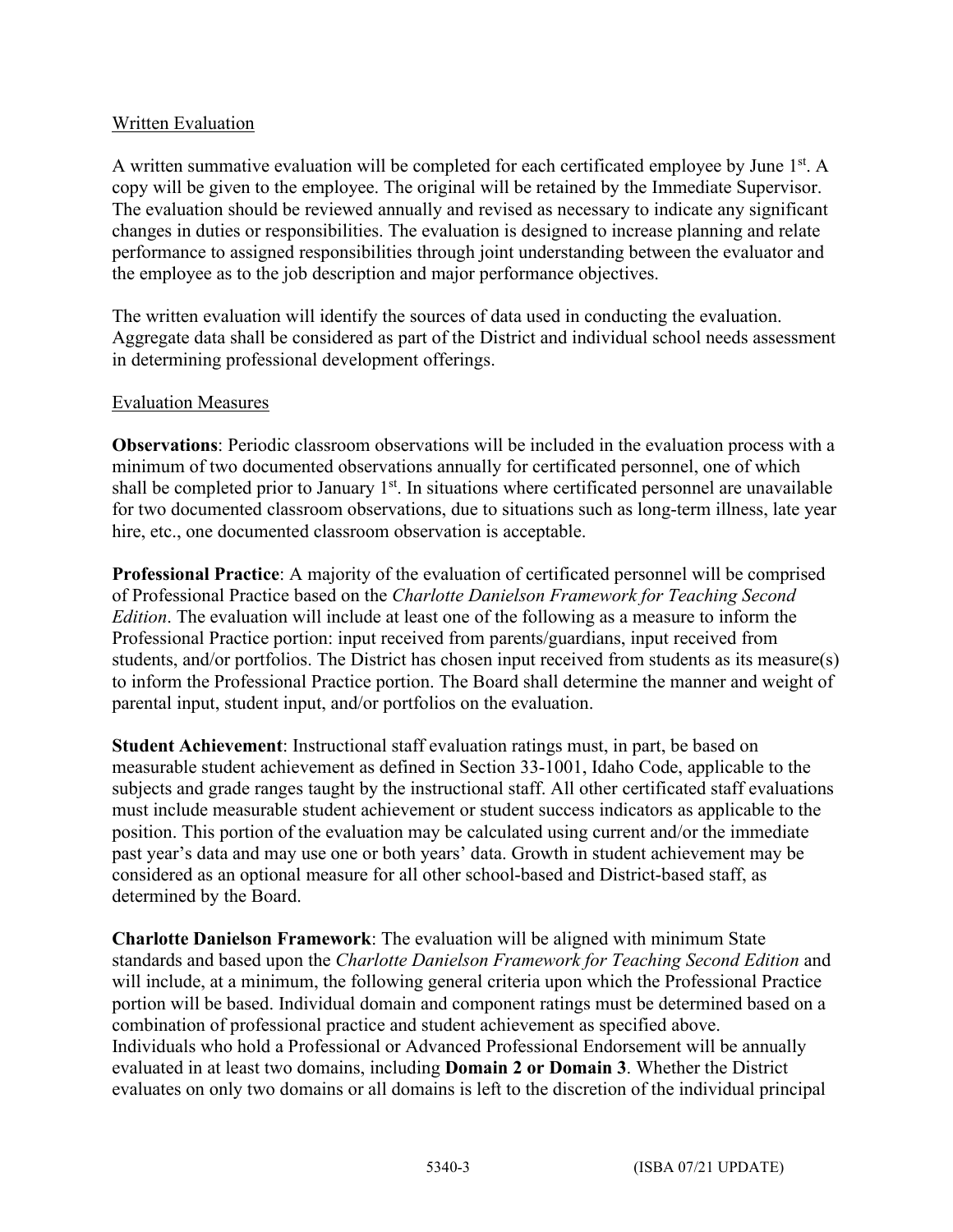and may be decided on a case-by-case basis for each employee. All other instructional or pupil service staff employees must be evaluated across all domains.

- 1. Planning and Preparation
	- A. Demonstrating Knowledge of Content and Pedagogy;
	- B. Demonstrating Knowledge of Students;
	- C. Setting Instructional Outcomes;
	- D. Demonstrating Knowledge of Resources;
	- E. Designing Coherent Instruction; and
	- F. Designing Student Assessments.
- 2. Classroom Learning Environment
	- A. Creating an Environment of Respect and Rapport;
	- B. Establishing a Culture for Learning;
	- C. Managing Classroom Procedures;
	- D. Managing Student Behavior; and
	- E. Organizing Physical Space.
- 3. Instruction and Use of Assessment
	- A. Communicating with Students;
	- B. Using Questioning and Discussion Techniques;
	- C. Engaging Students in Learning;
	- D. Using Assessment in Instruction; and
	- E. Demonstrating Flexibility and Responsiveness.
- 4. Professional Responsibilities
	- A. Reflecting on Teaching;
	- B. Maintaining Accurate Records;
	- C. Communicating with Families;
	- D. Participating in a Professional Community;
	- E. Growing and Developing Professionally; and
	- F. Showing Professionalism.

#### Meeting with the Employee

**Counseling Sessions:** Counseling sessions between supervisors and employees may be scheduled periodically. During these sessions, an open dialogue should occur which allows the exchange of performance oriented information. The employee should be informed of how he or she has performed to date. If the employee is not meeting performance expectations, the employee should be informed of the steps necessary to improve performance to the desired level.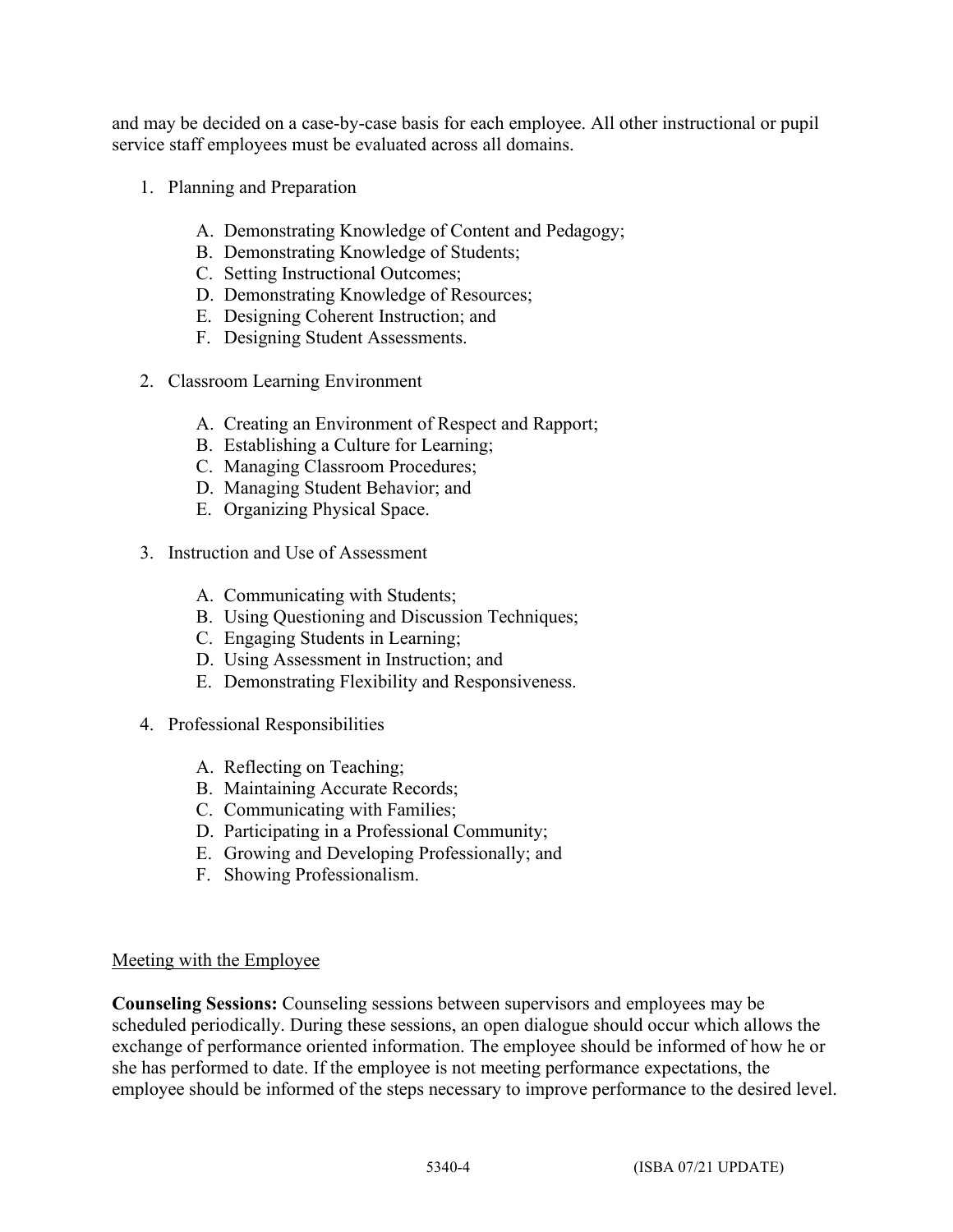Counseling sessions should include, but not be limited to, the following: job responsibilities, performance of duties, and attendance. A memorandum for record will be prepared following each counseling session and maintained by the supervisor.

**Communication of Results:** Each evaluation shall include a meeting with the affected employee to communicate evaluation results. At the scheduled meeting with the employee, the supervisor will:

- 1. Discuss the evaluation with the employee, emphasizing strong and weak points in job performance. Commend the employee for a job well done if applicable and discuss specific corrective action if warranted. Set mutual goals for the employee to reach before the next performance evaluation. Recommendations should specifically state methods to correct weaknesses and/or prepare the employee for future promotions.
- 2. Allow the employee to make any written comments he or she desires. Inform the employee that he or she may turn in a written rebuttal/appeal of any portion of the evaluation within seven days and outline the process for rebuttal/appeal. Have the employee sign the evaluation indicating that he or she has been given a copy and initial after supervisor's comments.

No earlier than seven days following the meeting, if the supervisor has not received any written rebuttal/appeal, the supervisor will forward the original evaluation in a sealed envelope, marked "Personnel-Evaluation" to the Superintendent, or the designee, for review. The supervisor will also retain a copy of the completed form.

# Rebuttals/Appeal

Within seven days from the date of the evaluation meeting with their supervisor, the employee may file a written rebuttal/appeal of any portion of the evaluation. The written rebuttal/appeal shall state the specific content of the evaluation with which the employee disagrees, a statement of the reason(s) for disagreement, and the amendment to the evaluation requested.

If a written rebuttal/appeal is received by the supervisor within seven days, the supervisor may conduct additional meetings or investigative activities necessary to address the rebuttal/appeal. Subsequent to these activities, and within a period of ten working days, the supervisor may provide the employee with a written response either amending the evaluation as requested by the employee or stating the reason(s) why the supervisor will not be amending the evaluation as requested.

If the supervisor chooses to amend the evaluation as requested by the employee then the amended copy of the evaluation will be provided to, and signed by, the employee. The original amended evaluation will then be forwarded to the Superintendent, or the designee, for review in a sealed envelope, marked Personnel-Evaluation. The supervisor will also retain a copy of the completed form.